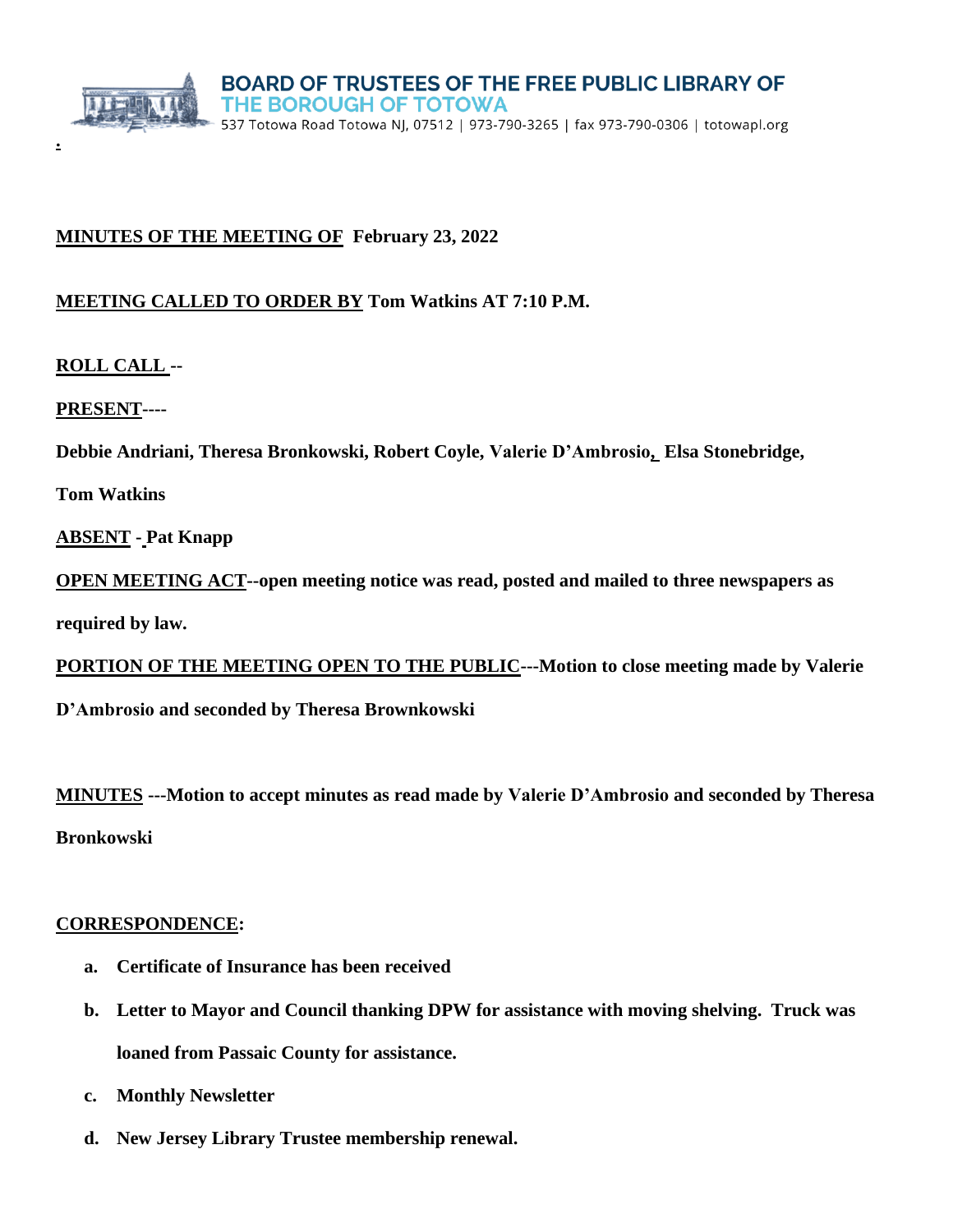#### **DIRECTORS REPORT:**

- **1. Facilities update: Usable space is limited at this time due to the renovation. Space is being well managed. Ducts have been cleaned and sanitized. Additional outlets need to be added. Emergency roof replacement is needed.**
- **2. Materials and services: Active Panel arrived and will be set up. Videos have been digitized.**
- **3. Outreach & programming: Food Drive was successful. County clerk will be returning. Girls Show participants were grateful for use of space.**
- **4. PALS Plus came and moved computers.**
- **5. Personnel: Nothing new at this time**
- **6. Future Plans for 2022:**
- **7. Statistics:**
- **8. Volunteer update: Passaic Valley students that are special needs are returning to volunteer weekly.**

#### **OLD BUSINESS:**

- **a. NJ Library Construction Bond Act / Renovation update with 12/31/21 year-end financial information**
- **b. Amended Furniture Purchase Quotes for Approval / Resolution – Foundation and Friends are Purchasing part.**
- **c. ARPA – no updates at this time**
- **d. 2022 Committee Formation**

**Budget & Finance Committee – Valerie D'Ambrosio, Tom Watkins, Theresa Bronkowski**

**Personnel & Policy – Robert Coyle, Elsa Stonebridge**

**Strategic Planning – Pat Knapp, Debbie Andriani**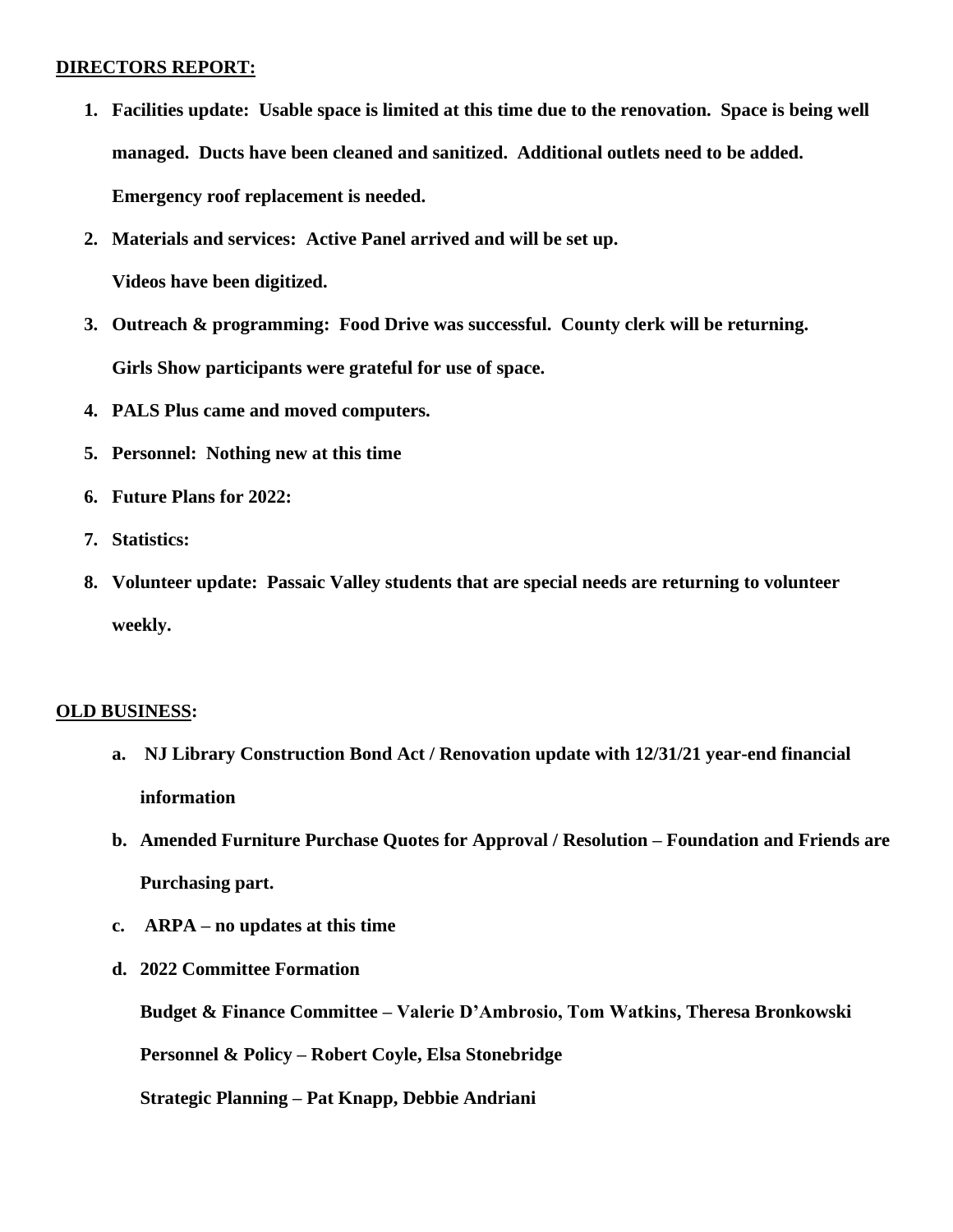#### **NEW BUSINESS:**

**a. NJ State Library Annual Survey / State Report Data Year 2021 / FY23 – being worked on, should be done by next meeting**

#### **FRIENDS OF THE LIBRARY:**

- **1. Rummage Sale**
- **2. Funding new shelving**
- **3. Trip to Wind Creek Casino**
- **4. Raffles will be sold at car show**

## **FOUNDATION:**

- **a. Italian Family Style dinner update – October 3, 2022**
- **b. Calendar Raffle – 600 tickets sold so far**

# **FINANCIAL REPORT:**

**1. Motion to accept monthly financial report for February made by Valerie D'Ambrosio and seconded by Robert Coyle**

**Roll Call: Debbie Andriani, Theresa Bronkowski, Robert Coyle, Valerie D'Ambrosio, Elsa Stonebridge, Tom Watkins Absent: Pat Knapp**

**2. Motion to pay bills for February awaiting approval made by Valerie D'Ambrosio and seconded by Elsa Stonebridge**

**Roll Call: Debbie Andriani, Theresa Bronkowski, Robert Coyle, Valerie D'Ambrosio, Elsa Stonebridge, Tom Watkins Absent: Pat Knapp**

**3. Resolution to transfer unexpended 2021 funds into Money Market Account for capital improvements. Motion to approve made by Robert Coyle and seconded by Theresa Bronkowski Roll Call: Debbie Andriani, Theresa Bronkowski, Robert Coyle, Valerie D'Ambrosio,**